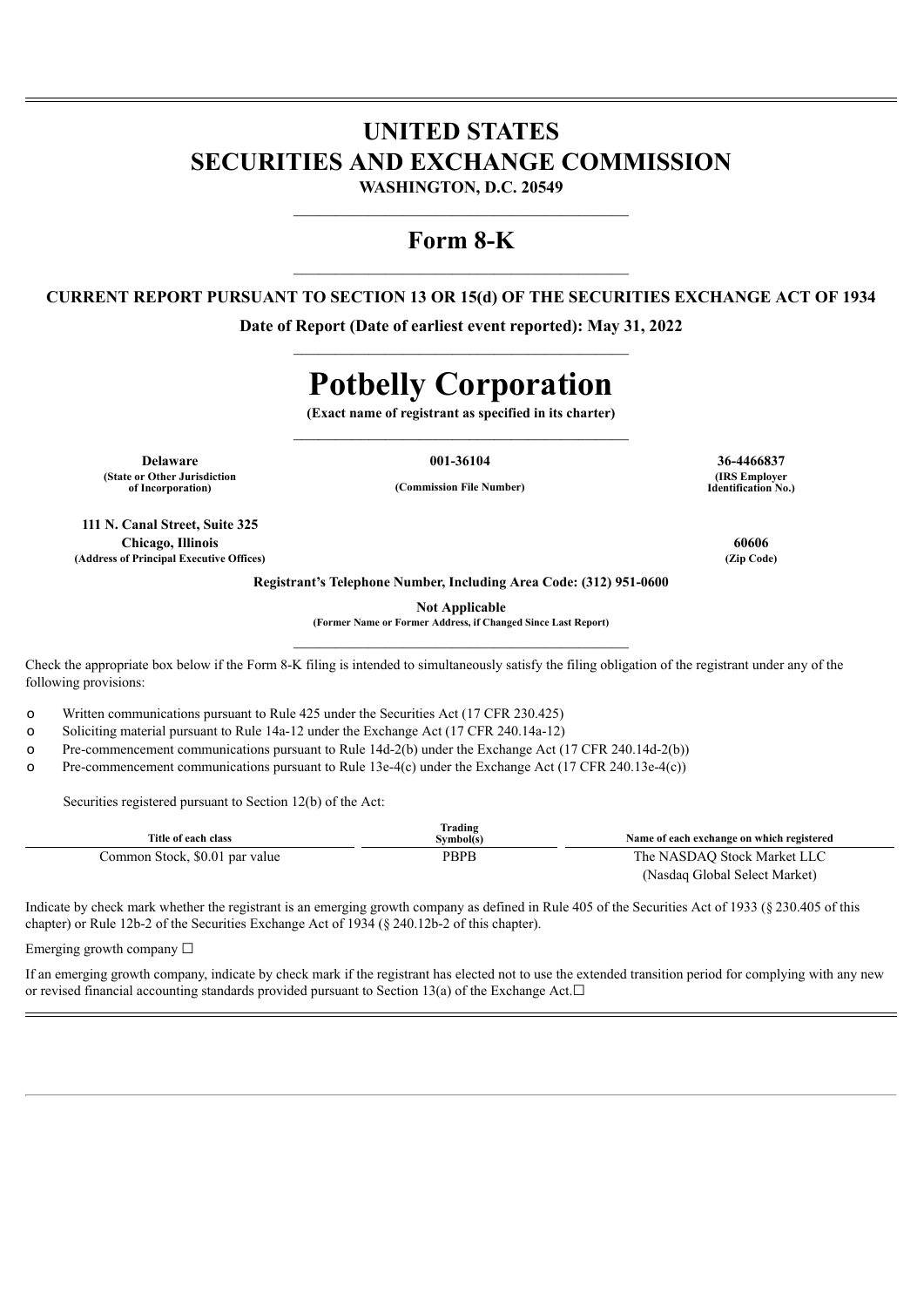#### **Item 1.01 Entry Into a Material Definitive Agreement.**

On May 31, 2022, Potbelly Corporation (the "Company") entered into Amendment No. 7 (the "Amendment") to the Second Amended and Restated Credit Agreement, dated as of August 7, 2019 with JPMorgan Chase Bank, N.A. and the other entities party thereto (as amended, restated, supplemented or otherwise modified from time to time, including pursuant to the Amendment, the "Credit Agreement"). The Amendment, among other things, (i) extends the maturity date under the Credit Agreement from May 31, 2023 to August 31, 2023 and (ii) revises the minimum monthly EBITDA and Liquidity thresholds the Company must maintain.

The foregoing description is only a summary of the material terms of the Amendment and is qualified in its entirety by reference to the full text of the Amendment, a copy of which will be filed as an exhibit to the Company's next Quarterly Report on Form 10-Q and is incorporated herein by reference.

#### Item 2.03 Creation of a Direct Financial Obligation or an Obligation under an Off-Balance Sheet Arrangement of a Registrant.

The disclosure required by this item is included in Item 1.01 of this Current Report on Form 8-K and is incorporated herein by reference.